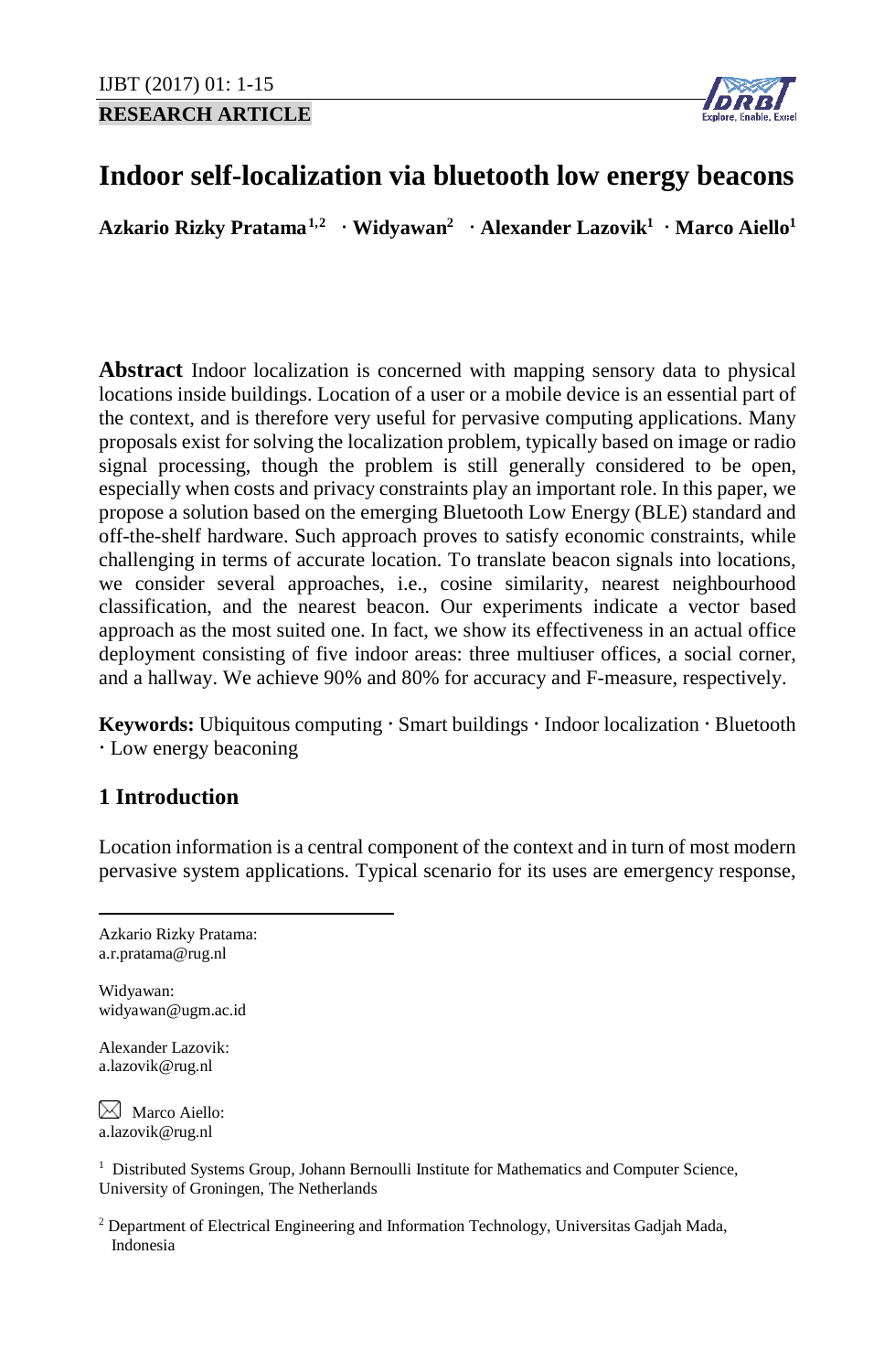user navigation, environment optimization, and smart buildings. Depending on the application, the requirements for localization can be quite diverse. Precision in the localization can be traded off with costs of the sensors required for determining location (e.g., for energy saving in smart buildings), while this is not the case for emergency response systems that need reliable context information.

Our main research interest is in the area of smart building with particular emphasis on energy saving [1,2]. In particular, we are interested on approaches that are affordable, least invasive as possible, and sufficiently reliable [3].

In typical current office buildings, Wi-Fi access points (APs) are standard to provide wireless connection to occupants, Received Signal Strength (RSS) from each AP can be used further as an indication of where people are located. While Wi-Fi has been successfully used in buildings over the past two decades, new standards are emerging that can help address the localization problem. Bluetooth Low Energy (BLE) standard, first announced as iBeacon by Apple in 2013, is a low range, low energy communication protocol that extends the widely diffuse bluetooth standard. In BLE, a tiny packet is broadcasted periodically from each node to the surrounding environment, and mobile phones receive packets containing unique IDs and signal transmission strengths. Receiving phones need not authenticate nor be identified, thus helping maintaining privacy. Compared to Wi-Fi, the BLE beacon hardware is of smaller size and much lower energy requirements, thus facilitating its deployment and adoption. Fixed emitting stations, such as Wi-Fi and BLE, act as beacons useful for localization.

## **1.1 Landmark-based localization**

Landmark-based localization utilizes unique features of the physical environment for the purpose of identifying the navigated space. The features can be natural or human artefacts; the features can be passive or actively signalling their unique identifier. Radio based beacons send radio signals on a regular basis with their unique ID. The received signal strength (RSS) is then used by the receiver to infer the location.

The most adopted method to utilize radio based beacons is that of constructing dense fingerprint maps of RSS to have comprehensive picture of distribution of signals in relation to the map of the location. Such an approach is unfortunately not scalable and portable, as it requires major time investments in creating the fingerprint maps.

### **1.2 Approaches**

Given the requirement of having a low-cost, scalable and portable solution to the indoor localization problem, we consider several approaches based on BLE. In particular, we compare three – one, based on the strongest signal strength; second, based on magnitude distance between points; and third, based on angular distance among signal strengths vectors.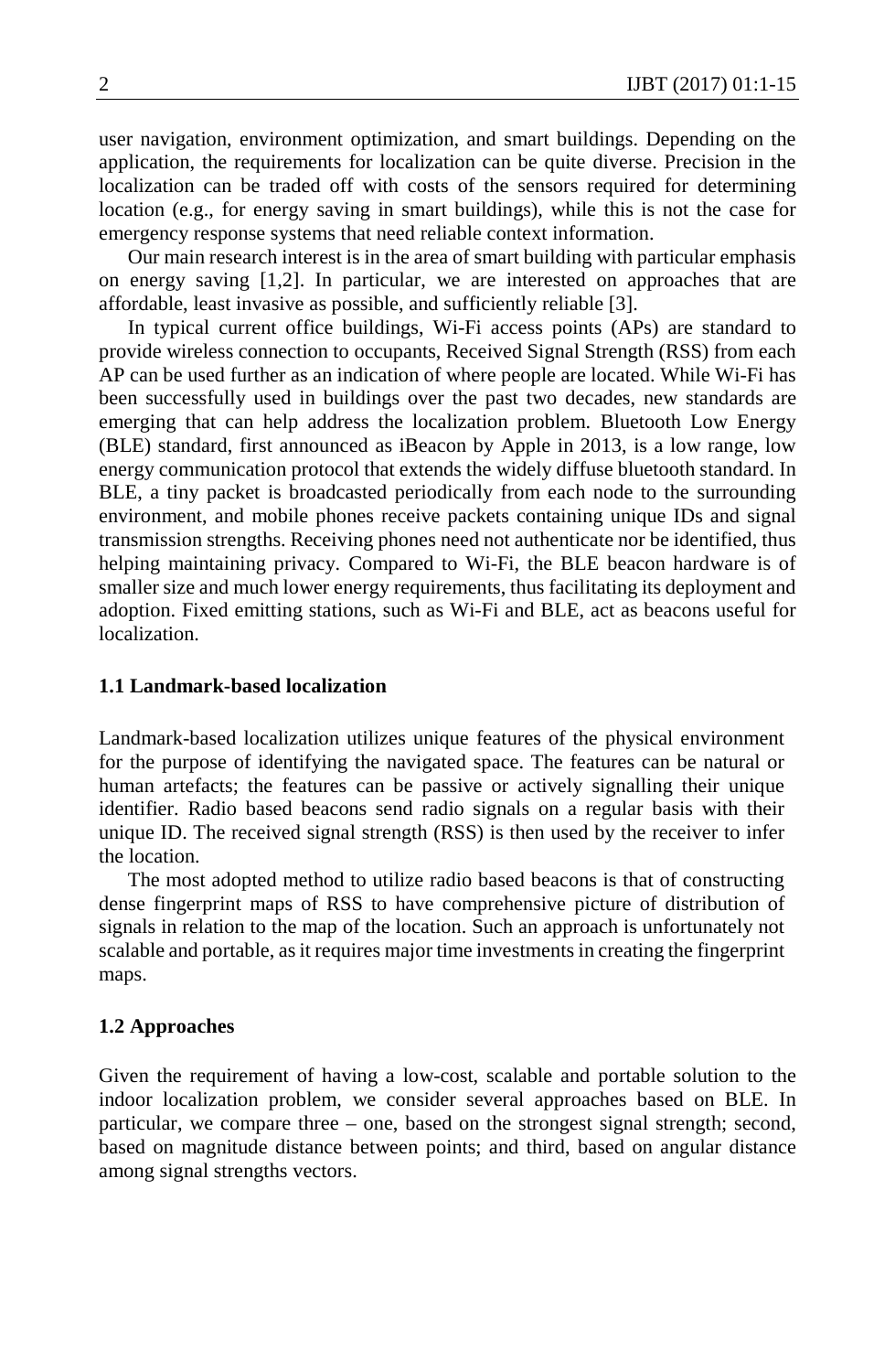# *1.2.1 Nearest beacon*

The simplest to beacon based localization is to consider the strongest signal as the indication of location, thus as the Nearest Beacon (NB). Assuming there are *n*-beacons deployed in the environment. Given an observation *o* formed by the readings of all known beacons  $o = \{b_1, b_2, ..., b_n\}$  where  $b_i \in \mathbb{R}^n$  is a RSS, then the location is the location assigned to *max(o)*. This approach is based on the fact that, in open space environments, the RSS has a direct correlation with the distance.

#### *1.2.2 K-Nearest neighbor*

The Nearest Neighbor (NN) algorithm considers the Euclidean distance in a feature space and classifies according to the minimal distance of the observation with known feature points. In our case, assuming that there are *c*-room classes, for each class, we arbitrarily collect *k*-instances as reference data, where each instance is a set of beacon readings  $r_i^c = [b^1_i, b^2_i, \ldots, b^n_i]$  each one of which is associated with a location.

Then, given observation *o*, we compute the Euclidean distance for all elements of *k* and take (1).

$$
\min\big(\text{distance } (o,r)\big) = \sqrt{\sum_{i=1}^{n} (o_i - r_i)^2} \tag{1}
$$

#### *1.2.3 Cosine similarity*

Considering the feature space formed by all possible beacon values, one can consider reading as a vector. By considering the angle between the read vector and vectors representing locations, one can classify the location of the user.

Let  $v = [v_1, v_2, \dots, v_m]$  be a set of vectors representing certain locations and each location can be represented by one or more vectors. Given observation *o*, we can compute the cosine distance using (2).

$$
\theta_{o,\nu_i} = \cos^{-1}\left(\frac{o \cdot \nu_i}{|o||\nu_i|}\right) \tag{2}
$$

From experimentation, one then defines a threshold value  $\gamma$  used to decide location. This is used to define a step function of location membership based on the cosine distance between the read vector and the references in the following way:

$$
\cos \theta \, (vi, vj) = \begin{cases} \text{united, if } (\gamma > \cos \theta \ge 1) \\ \text{spreaded, if } (0 \ge \cos \theta \ge \gamma) \end{cases} \tag{3}
$$

### **1.3 Contribution and paper organization**

We demonstrate a scalable and portable indoor localization solution that exploits readily available resources and features of the emerging BLE standard. To increase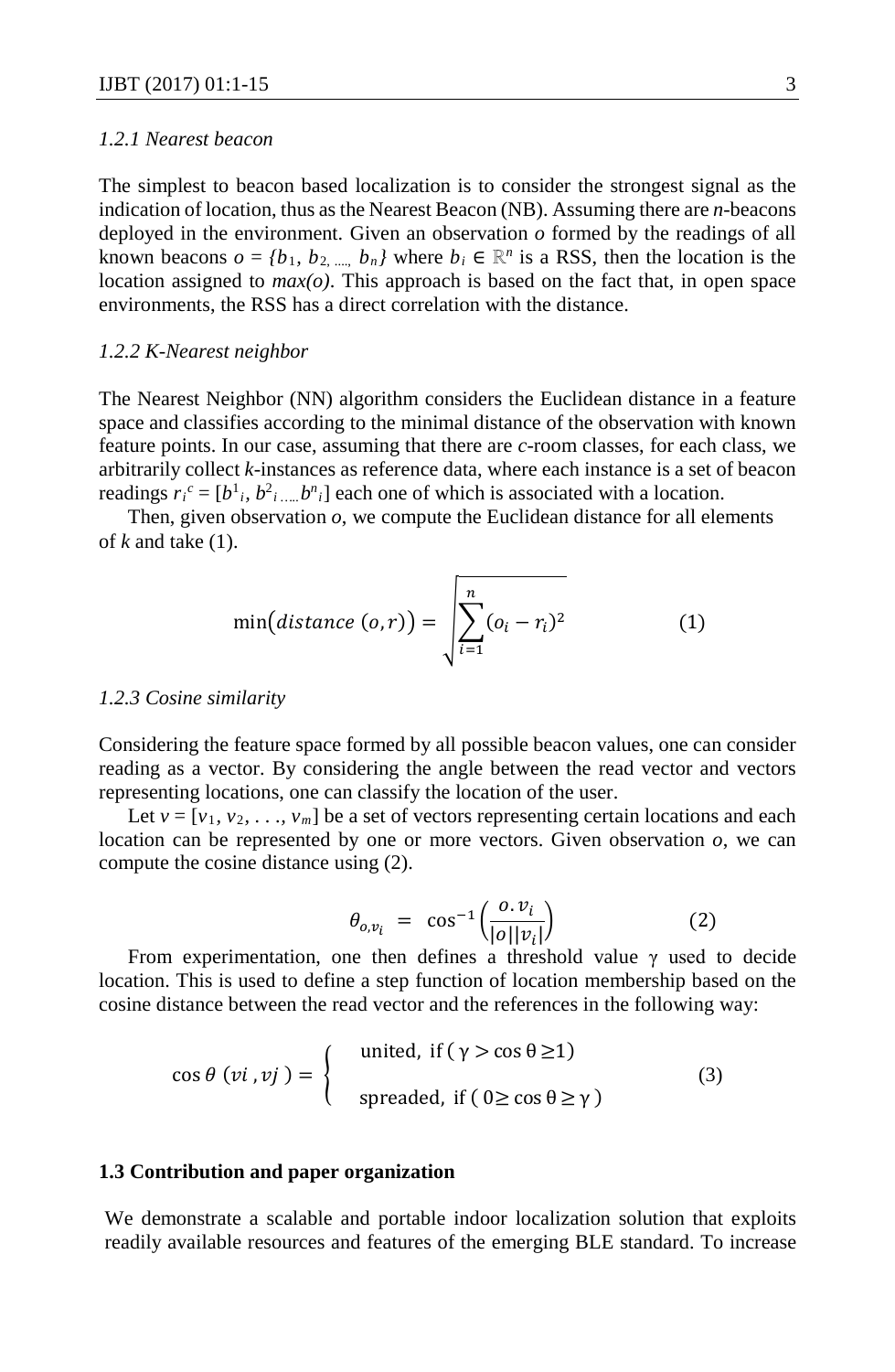its portability, we do not specify predetermined rules for reference data collection. Thus, we accept a lower accuracy in the classification, to avoid long and tedious predefined mapping of the deployment spaces. We address the possible shortcomings of such an approach by investigating an approach to classification based on the cosine distance.

 The paper is structured as follows. In Section 2, we present an overview and the design of the proposed system as well as its concrete implementation. In Section 3 and Section 4, we elaborate on the case study set-ups; and provide results and discussions, respectively. Related work is presented in Section 5 and conclusions are presented in Section 6.

# **2 Design and implementation**

Using an office space actually in use, we deploy a set of BLE beacons and design a system for the localization with the intent of testing several approaches to selflocalization.



**Fig. 1** (a). Raw data; (b). Median filtered data with window size of 6 samples

# **2.1 Design and assumptions**

We set working desks as *observation points* for room offices, that is, locations where the user is likely to reside for a longer period of time. Each class can have one, more than one, or even no observation point. With respect to classes that have no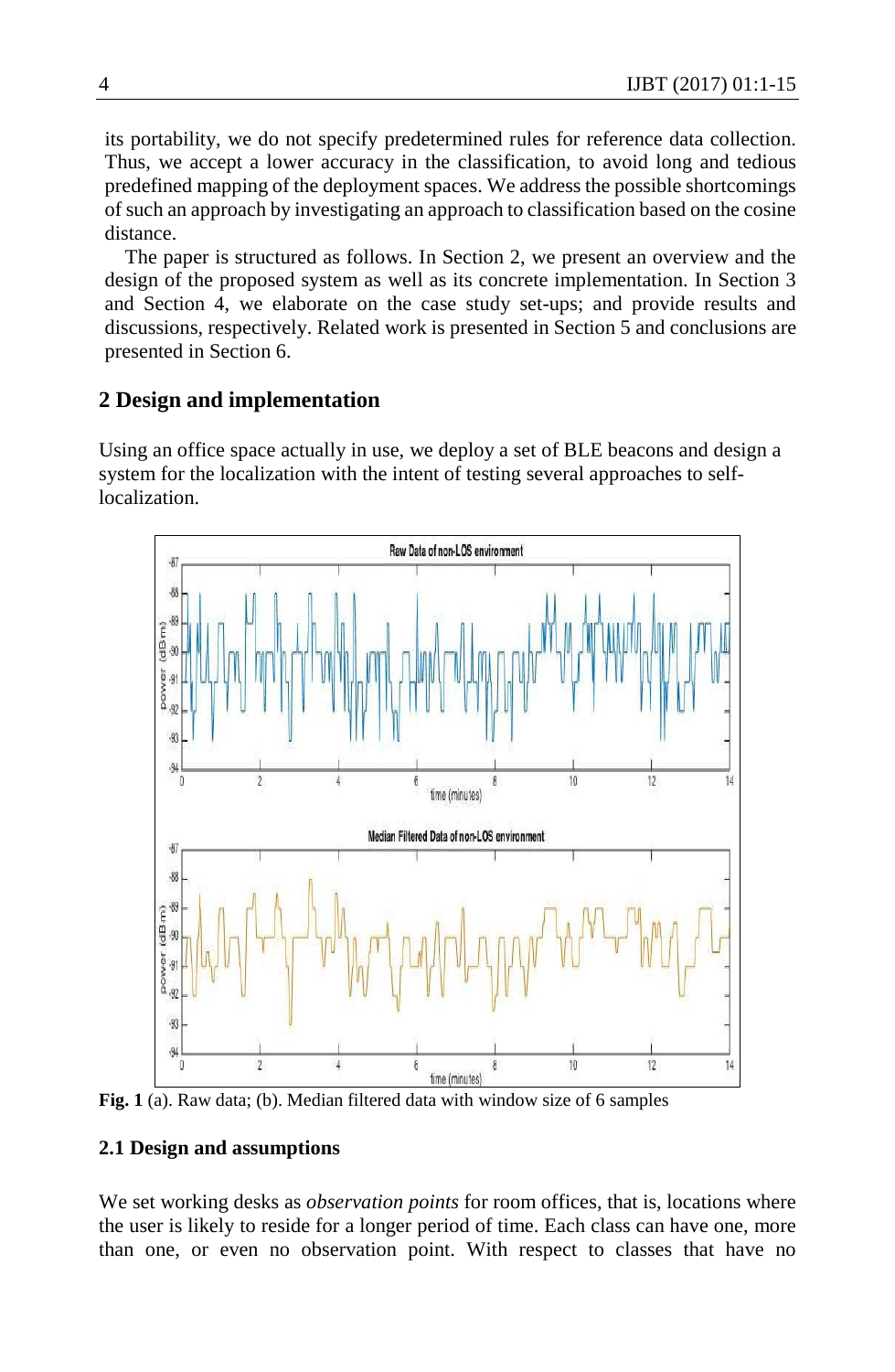observation points (e.g., a hallway or a social corner), we define an *observation area,*  where reference data is collected while the occupant is moving around.

The underlying assumption is that a person can be represented by one device that is always brought by the individual wherever s/he goes. The device runs a dedicated application and the Bluetooth interface must be on.

### **2.2 Bernoulliborg implementation**

We test our system and several approaches to localization in our own office building, the Bernoulliborg, in the Zernike campus of the University of Groningen. We select our offices on the *5th* floor, as shown in Figure 2. There are three office spaces (i.e.: R1, R2, R3), a Social Corner (SC), and Hallway (HW) interconnected among the spaces. To collect raw data, we write an android-based application. The mobile phone measures beacon's signal strength according to the iBeacon protocol [4]. These data are transmitted over Wi-Fi and stored in a centralized database.

We begin by copiously collecting BLE signals in the frequency 1 Hz from a single beacon node in the environment for 14 minutes length. It consists of about 800 samples. Such data set is sufficient to illustrate the signal fluctuation. We find that even though a device is positioned at a fixed position, the RSS fluctuates often (see Figure 1(a). To have a more stable value, we apply low pass filtering with a specific window size to eliminate outliers from the raw signal, as shown in Figure 1(b). The window size is determined on the basis of the expected time a person will need to transition to a new room. As the rooms are about 7x4 meters, it is reasonable to assume that people need 20-30 seconds to move to another space. Given the 0.25Hz sampling rate, a window size of 6 instances, corresponding to approximately 24 seconds, is a reasonable size.

In addition to using the RSS, we consider the steps count as a feature that detects occupant's movements.

| Parameter         | Value                |  |  |
|-------------------|----------------------|--|--|
| Transmitted power | 20dBm                |  |  |
| Beacon density    | 2 beacons per-30 $m$ |  |  |
| <b>Broadcast</b>  | 950ms                |  |  |
| Listening         | 2500ms               |  |  |
| Waiting           | 1500ms               |  |  |

**Table 1** Defined parameter

We access the value that represents step occurrence in a specific time, value that is typically available in modern mobile OS.

### **3 Experiment**

We perform an experimental evaluation in the Bernoulliborg offices to determine the feasibility and accuracy of localization at the room level based on BLE.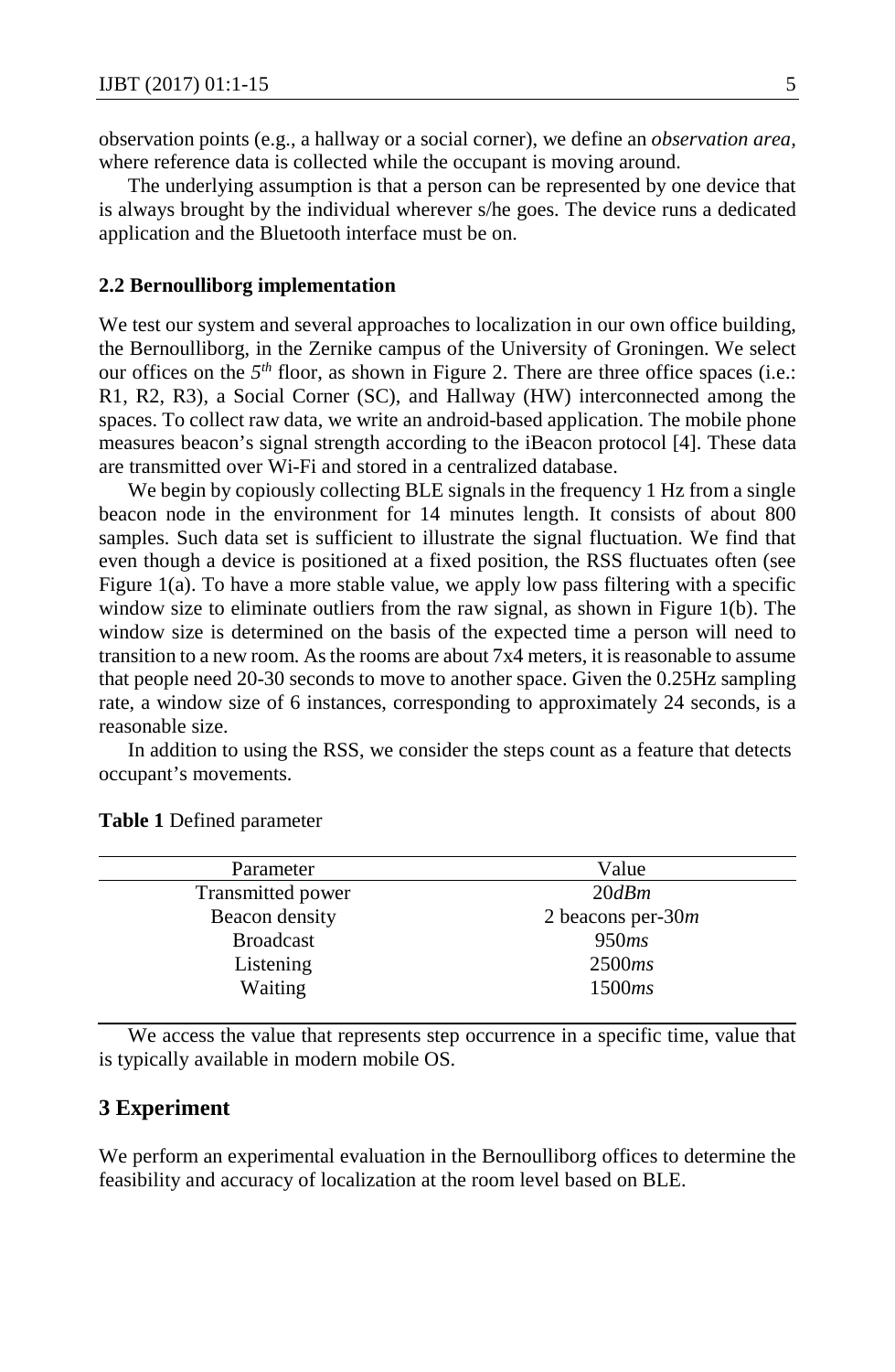# **3.1 Setup**

As proximity based localization system, Bluetooth Low Energy offers some configurable parameters that need adjusting according to the specific utilization. Our goal in determining the parameter values is to preserve energy of both beacon nodes and user's mobile phone, while gaining a sufficient accuracy. Our choice of parameters for the experiment is shown in Table 1.

Broadcasting power is set to *-20dBm* (instead of the default value of *-12dBm*). This is to extend beacons battery life expectancy to more than 3 years. With such power configuration, each beacon theoretically will be able to reach devices within a 3.5 meter range. This shorter coverage entails the deployment of more beacons per unit of space. In our experiment we used 12 beacons to cover 3 working offices, a SC, and HW, totally approximately 170 *m2* . Each beacon has the same *950ms* broadcasting interval, while a mobile phone will listen for beacon messages for *2500ms* and wait for next batch for *1500ms*. We then collect reference data in 10 observation points and an observation area for each HW and SC, shown as red dots in Figure 2.



**Fig. 2** Beacon deployment and observation points

To evaluate the techniques, we conduct 3 different movement scenes consisting of a total of 30 room transitions. Namely,

- HW R1 HW SC HW R2 HW SC HW R3 HW
- HW R1 HW R3 HW SC HW R2 HW SC HW
- HW SC HW R1 HW R2 HW R3 HW SC HW

Since each room has several observation points, as illustrated in Figure 2, the occupancy points of a room in one scene are different from those of the same room in other scenes.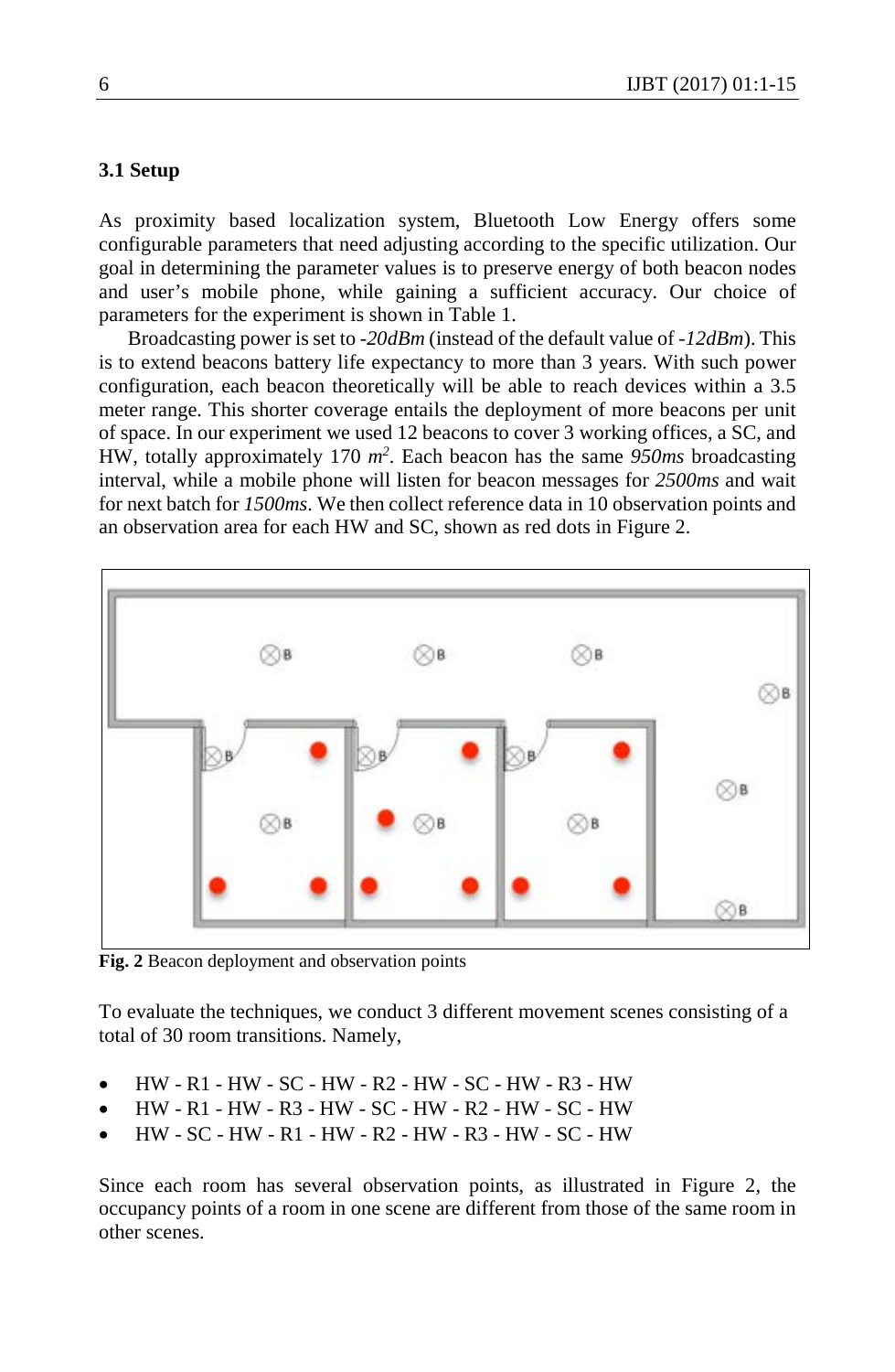For the purpose of classifier performance checking, we provide information on the actual location when measuring, that is, some form of ground truth against which we compare the measured values and their classification. The ground truth values are collected semi-manually by pushing a physical button of the phone's headset to trigger a confirmation dialog box of current position that the user has to confirm. Such value is stored together with the device's clock time. When a user switches from one room to another one, he is expected to press the button and select the new entered room, among the possible ones. Such real location value is used to evaluate the performance by comparing to classification outputs.

#### **3.2 Metrics**

The True Positive (TP), True Negative (TN), False Positive (FP), False Negative (FN) are the basic ingredients of the evaluation metrics to quantify the performance of a classification method. These represent the number of actual (Positive) or non-occurred (Negative) events that are correctly or incorrectly recognized. Based on these, we have two metrics:

#### 1. *Accuracy*

The accuracy metric is the number of correct predictions made, divided by the total number of predictions; that is,

$$
Accuracy = \frac{TP + TN}{TP + TN + FP + FN}
$$
 (4)

#### 2. *F-measure*

The F-measure metric gives the harmonic mean of the number of correct estimated events divided by the total number of estimated events (a.k.a. precision) and the number of correct estimated events divided by the total number of real or relevant events (a.k.a. recall). Precision, Recall, and F-measure are defined in Equations (5), (6) and (7), respectively.

$$
Precision = \frac{TP}{TP + FP}
$$
 (5)

$$
Recall = \frac{TP}{TP + FN} \tag{6}
$$

$$
F-measure = \frac{(1+\beta^2)*recall*precision}{\beta^2*recall+precision}
$$
 (7)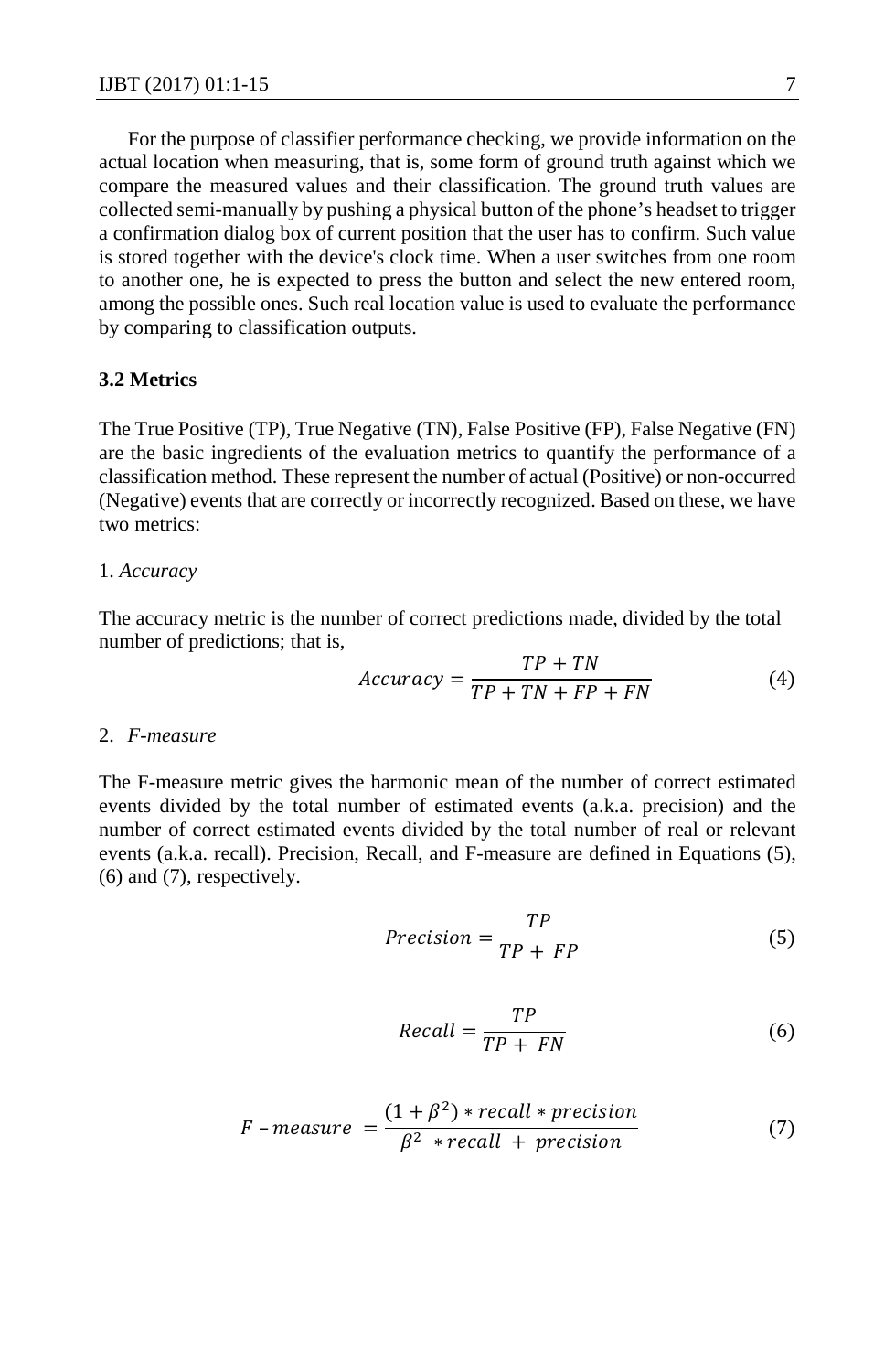# **4 Results and discussions**

#### **4.1 Results: Classification approach comparison**

Several approaches can be used to map the beacon's RSS into a location. The first step we take is to compare three well-known classification techniques to identify the most promising one. These are Nearest Neighbor (NN), Nearest Beacon (NB), and one based on the cosine distance.

We consider the NB as a baseline as this is the simplest approach. It works by associating the location of a device with the strongest RSS signal among all the available signals. We also consider the Euclidean NN for the classification technique. NN makes use of the straight-line distance between two points (i.e. reference and query signals). Finally, the cosine distance works by translating RSS into elements of a vector space and measuring the angle among them considered as a degree of similarity between pair of vectors.

The comparison of these approaches using the test data of scene-2 is shown in Figure 3. The baseline is about 82% F-measure (i.e.: indicated by the strongest signal). This is higher than the Euclidean NN classification. The reason for the NB remaining stable in the graph is because the approach immediately sets the location based on the strongest signal. Hence, different window sizes do not affect the performance as no low pass filter is applied. One can see that the Euclidean NN and the cosine distance provide around 69% and 83% F-measure, respectively, without passing through a low pass filter. Such a filter could relatively enhance the performance of both approaches. The cosine distance undoubtedly outperforms the NN for all window sizes. It also exceeds the baseline for a meaningful interval, namely for time windows of size up to 25 units. There is unnoticeable benefit of considering window sizes larger than 25.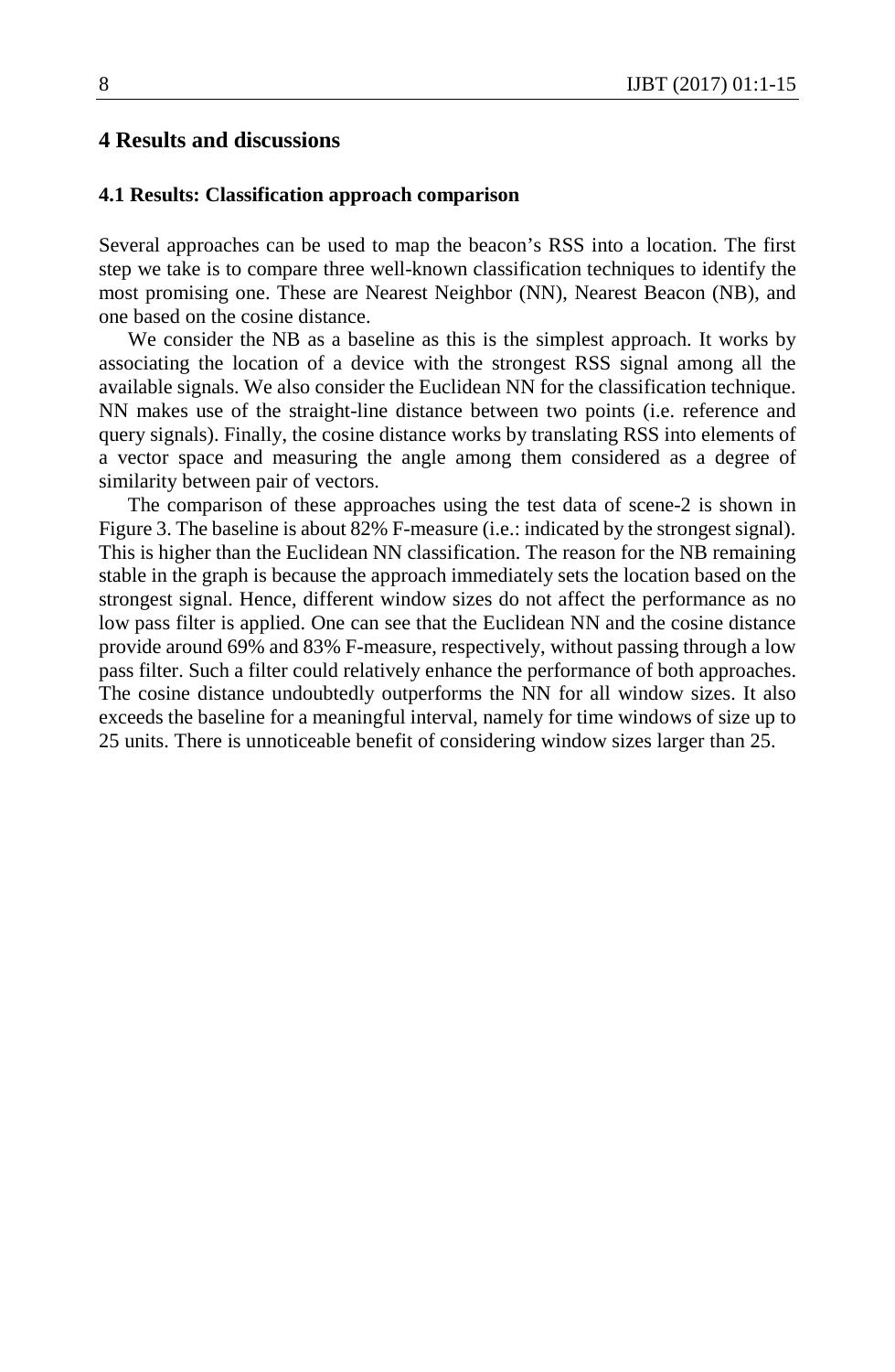

**Fig. 3** Comparison of F-measure for increasing time windows

The average performance of the three scenes consisting of 30 room transitions is summarized in Table 2. We evaluate the approaches by considering either only the RSS or a combination of RSS and steps count. The NB approach, however, only takes the RSS into account. Interestingly, the steps count feature does not appear to bring an increase in the accuracy of classification. It even somewhat reduces the performance of both the Euclidean NN and cos-distance approaches. The Euclidean NN method is the least performing in terms of F-measure, with only a value of 68.85%. We take the F-measure into account since our dataset consists of unbalanced classes (the hallway, for example, is less occupied than other classes). Then the classification performance is only partially described by the accuracy metric.

| Table 2 Performance of classification techniques |  |  |  |  |  |
|--------------------------------------------------|--|--|--|--|--|
|--------------------------------------------------|--|--|--|--|--|

| Method                                | Accuracy $(\% )$ | $F-Measure (%)$ |
|---------------------------------------|------------------|-----------------|
| Euclidean NN                          | 81.83            | 68.85           |
| Nearest Beacon                        | 87.50            | 75.75           |
| Cos-distance                          | 89.90            | 80.41           |
| Euclidean $NN$ (+ steps count)        | 81.62            | 68.51           |
| $Cos\text{-distance}$ (+ steps count) | 89.78            | 80.34           |
|                                       |                  |                 |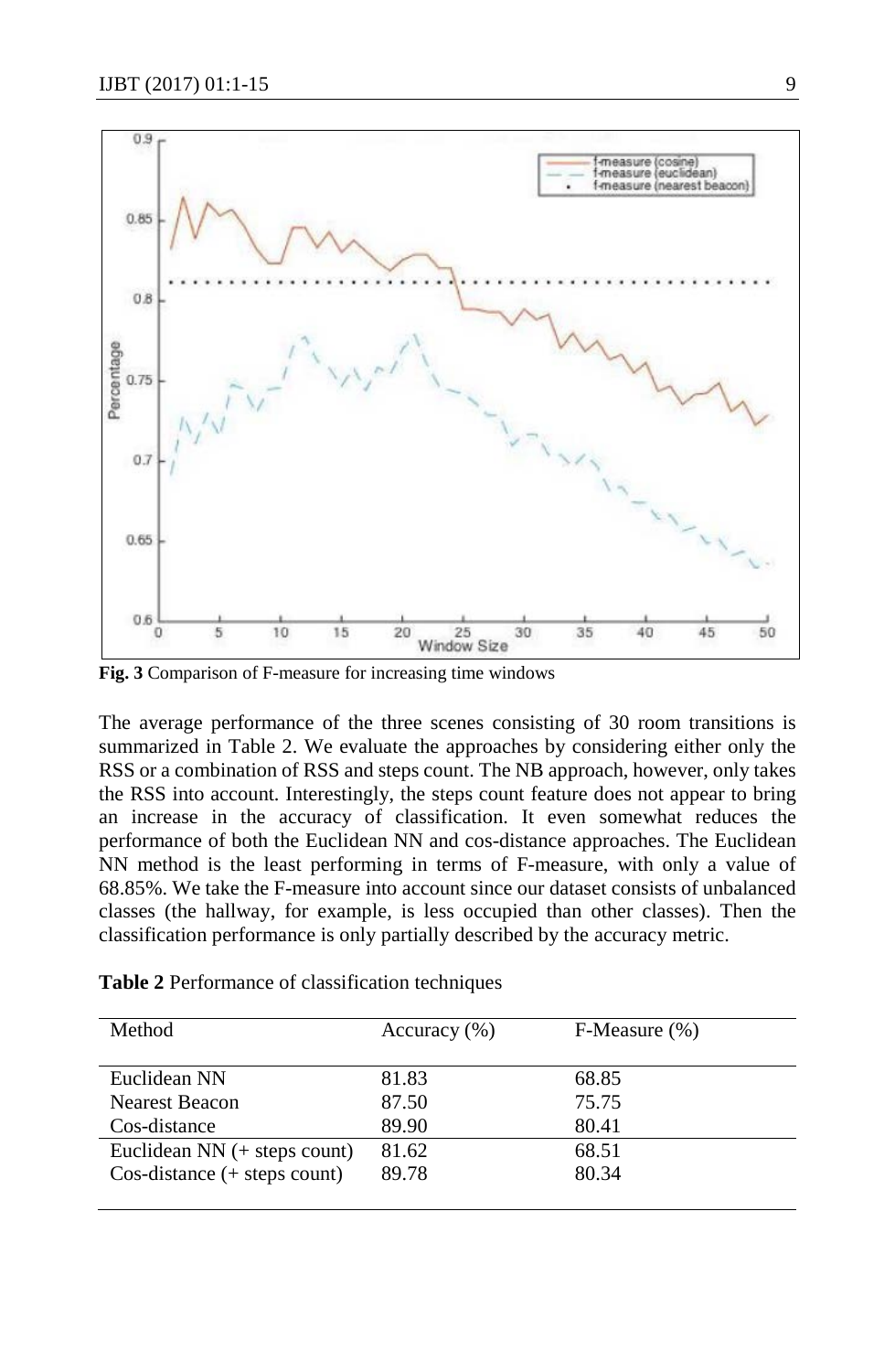# **4.2 Results: Cosine distance**

Given the comparison results, we focus on the cosine similarity on vectors as the classification approach.

We consider each observation point as a location reference. We have *m*observation points with readings from *n*-beacons. So, we can define a *m × n* prototype matrix as:

|                | b <sub>1</sub>                | b <sub>2</sub>                | $b_3$                         | $\cdots$ | $b_n$                         |
|----------------|-------------------------------|-------------------------------|-------------------------------|----------|-------------------------------|
| v <sub>1</sub> | RSS <sub>1</sub> <sup>1</sup> | RSS <sub>1</sub> <sup>2</sup> | RSS <sub>1</sub> <sup>3</sup> | $\cdots$ | RSS <sub>1</sub> <sup>n</sup> |
| v <sub>2</sub> | RSS <sub>2</sub> <sup>1</sup> | $RSS^2_2$                     | $RSS^3_2$                     | $\cdots$ | $RSS_2^n$                     |
| $\cdots$       | $\cdots$                      | $\cdots$                      | $\cdots$                      | $\cdots$ | $\cdots$                      |
| $v_m$          | RSS <sub>m</sub> <sup>1</sup> | RSS <sub>m</sub> <sup>2</sup> | RSS <sub>m</sub> <sup>3</sup> | $\cdots$ | $RSS_m^n$                     |

Each prototype vector  $v_i$  is computed as the median of all instances measured at an observation point. The median is taken to represent the observation point and the area it is in. From the practical point of view, we find that some beacons in the hallway (HW) do not contribute to these reference vectors. Therefore, there is an opportunity to reduce the dimensionality of the vector space by discarding unused beacons. To verify the validity of such reduction, we perform a classification experiment with and without these beacons taken into account in the vector space. The result is shown in Figure 4. Both accuracy and F-measures slightly decline for some window sizes, up to 13 units. For the rest, no different performance is noticeable, thus indicating that such space reduction does not hinder the quality of the classification in any significant way.



**Fig. 4** Impact of discarding beacons in Hallway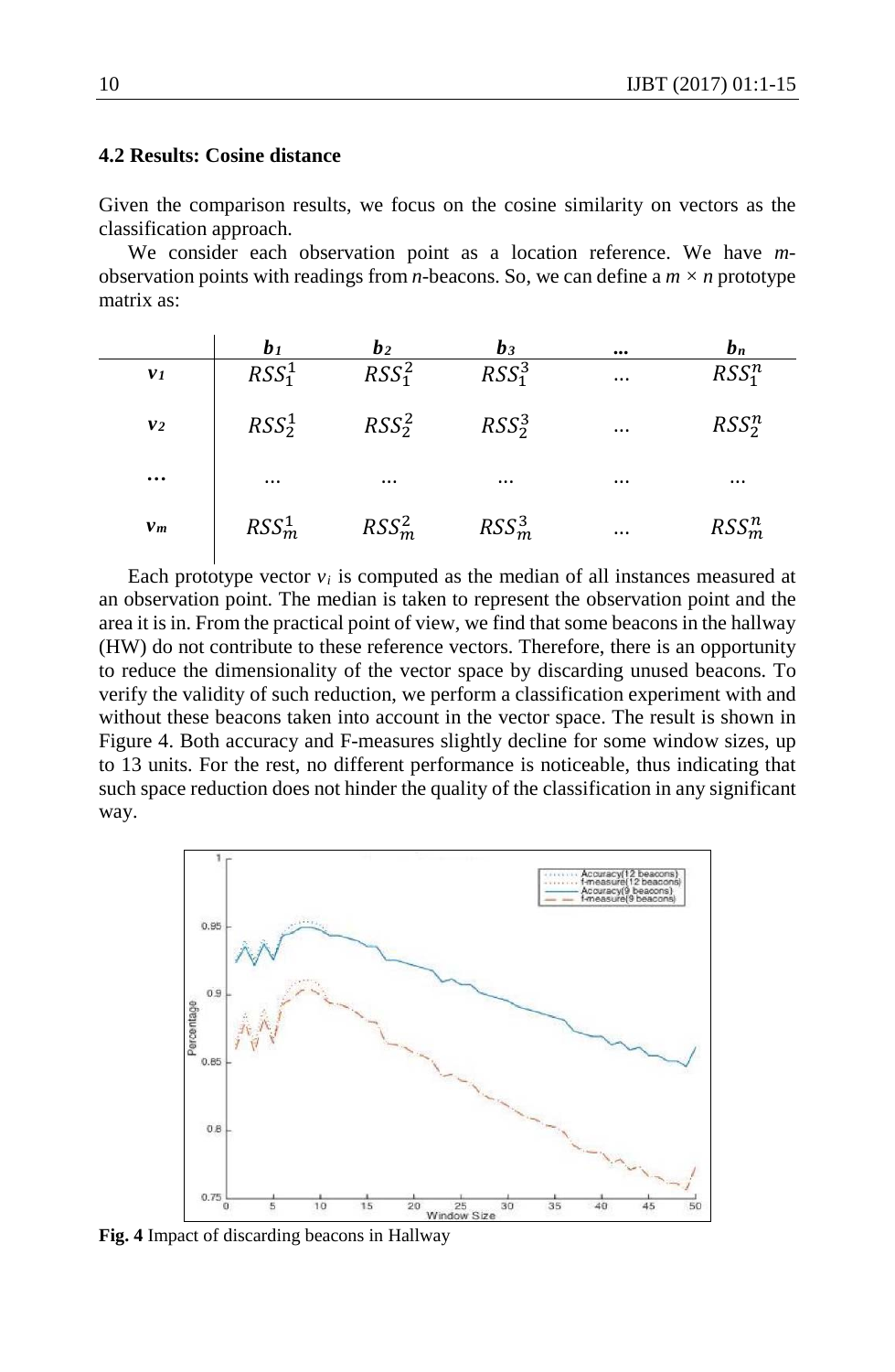The next step is to compute the angle among pairs of vectors. Our aim is to evaluate whether such vectors are a valid representation of a class, that is, of a location. The idea is that the vector representing a class should indicate different direction with vectors that represent other classes. We use rule expressed by Equation 3 to determine whether two vectors have a close enough direction, and therefore represent the same location (at the level of a room).

The cosine distance between two prototype vectors is shown in Table 3. Vector  $v_1$ , which represents the Hallway, has a similar direction to three vectors representing class R2, namely *v5*, *v6*, and *v7*. Vector *v8*, which represents class R2, has very similar direction to  $v_9$  and  $v_{10}$  that in turn represent class R3. We rerun the experiment discarding  $v_8$ . Such an elimination improves both accuracy and F-measure by up to 10%, as shown in Figure 5. Based on the cosine similarity approach preceded by these analysis, we can achieve the results shown in Table 2. The average accuracy is 90% and the F-measure of 80%. The breakdown result of this approach for each scene is shown in Table 4. One can see that this approach delivers more than 93% and 85% accuracy and F-measure, respectively, for both scene-2 and scene-3. The most difficult scene to be localized is scene-1 with F-measure value of 65%. The taken observation points on this scene have dropped classification performance.

|                                |                             | $v_I$        | $\nu_{2}$ | $v_3$            | $v_4$            | v <sub>5</sub>   | $v_6$ | $v_{\rm 7}$  | $v_{\mathcal{S}}$ | V 9              | $\nu$ 10         | $v_{II}$         | $\nu_{12}$       |
|--------------------------------|-----------------------------|--------------|-----------|------------------|------------------|------------------|-------|--------------|-------------------|------------------|------------------|------------------|------------------|
| $\boldsymbol{H}\boldsymbol{W}$ | $\boldsymbol{\nu}_I$        | $\mathbf{1}$ | 0.4<br>38 | $\overline{0}$   | $\overline{0}$   | 0.831            | 0.757 | 0.894        | $\boldsymbol{0}$  | $\boldsymbol{0}$ | $\boldsymbol{0}$ | $\mathbf{0}$     | 0.056            |
|                                | $\mathcal{V}2$              |              | $\,1\,$   | $\boldsymbol{0}$ | $\boldsymbol{0}$ | 0.455            | 0.414 | 0.490        | $\boldsymbol{0}$  | $\boldsymbol{0}$ | $\boldsymbol{0}$ | $\boldsymbol{0}$ | 0.547            |
| R1                             | $\mathcal{V}$ $\mathcal{S}$ |              |           | $\,1$            | $1\,$            | $\boldsymbol{0}$ | 0.533 | $\mathbf{0}$ | $\boldsymbol{0}$  | $\boldsymbol{0}$ | $\boldsymbol{0}$ | $\boldsymbol{0}$ | $\boldsymbol{0}$ |
|                                | $\mathcal{V}4$              |              |           |                  | $\mathbf{1}$     | $\boldsymbol{0}$ | 0.533 | $\mathbf{0}$ | $\mathbf{0}$      | $\mathbf{0}$     | $\boldsymbol{0}$ | $\boldsymbol{0}$ | $\boldsymbol{0}$ |
|                                | $v_{\sqrt{5}}$              |              |           |                  |                  | $\mathbf{1}$     | 0.787 | 0.939        | $\boldsymbol{0}$  | $\boldsymbol{0}$ | $\boldsymbol{0}$ | $\boldsymbol{0}$ | $\boldsymbol{0}$ |
| R2                             | $v_{\rm 6}$                 |              |           |                  |                  |                  | $1\,$ | 0.846        | $\boldsymbol{0}$  | $\boldsymbol{0}$ | $\boldsymbol{0}$ | $\boldsymbol{0}$ | $\boldsymbol{0}$ |
|                                | $\boldsymbol{\nu}$ 7        |              |           |                  |                  |                  |       | $\mathbf{1}$ | $\boldsymbol{0}$  | $\boldsymbol{0}$ | $\boldsymbol{0}$ | $\boldsymbol{0}$ | $\boldsymbol{0}$ |
|                                | $\nu s$                     |              |           |                  |                  |                  |       |              | $\mathbf{1}$      | 0.970            | 0.894            | $\mathbf{0}$     | $\boldsymbol{0}$ |
|                                | v <sub>9</sub>              |              |           |                  |                  |                  |       |              |                   | $\mathbf{1}$     | 0.976            | 0.232            | $\mathbf{0}$     |
| R3                             | $V\,I0$                     |              |           |                  |                  |                  |       |              |                   |                  | $\mathbf{1}$     | 0.427            | $\mathbf{0}$     |
|                                | $\mathcal{V}II$             |              |           |                  |                  |                  |       |              |                   |                  |                  | $\mathbf{1}$     | $\boldsymbol{0}$ |
| ${\bf SC}$                     | $V\,I2$                     |              |           |                  |                  |                  |       |              |                   |                  |                  |                  | $\mathbf{1}$     |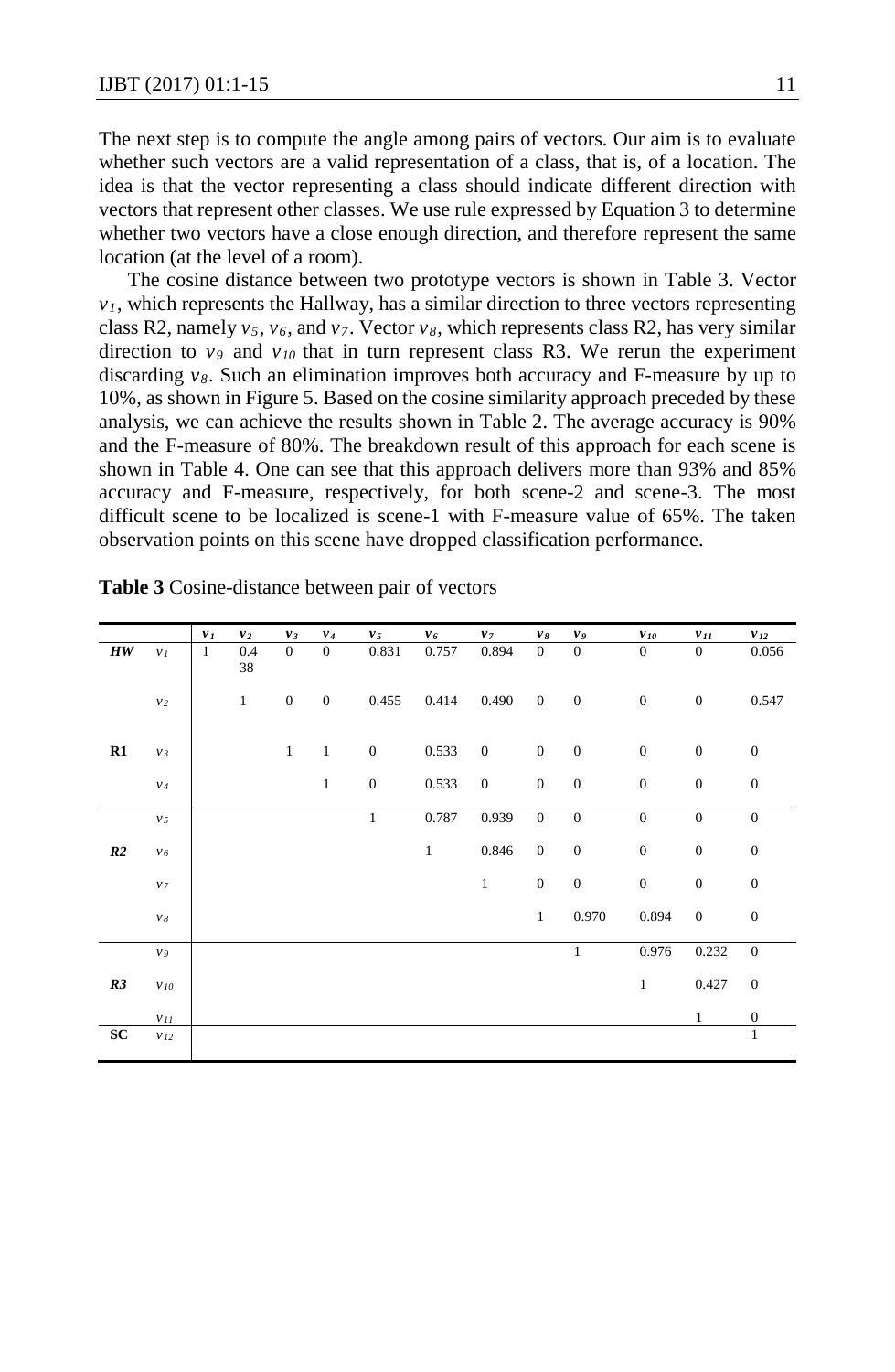| <b>Scene</b> | Accuracy $(\% )$ | <b>F-Measure</b> $(\% )$ |
|--------------|------------------|--------------------------|
| 1            | 81.20            | 65.66                    |
| $\mathbf{2}$ | 93.35            | 85.32                    |
| 3            | 94.38            | 89.31                    |
| Average      | 89.64            | 80.10                    |

**Table 4** Classification with cosine distance approach

# **4.3 Discussion**

Our experiments showed that counting steps does not improve the room-level localization for an office space. There is a potential benefit to use steps-count feature for hierarchical classification, such as classifying binary states (i.e. in moving- or static-state) followed by more detail room classification (e.g. static inside room R2).



**Fig. 5** Impact of discarding prototype vector *v*<sup>8</sup>

The experiment shows that the cosine distance with appropriate thresholding and time windowing offers very good classification results, going up to 89.78%. Furthermore, the contribution of the signals from areas which are rarely used is low and can even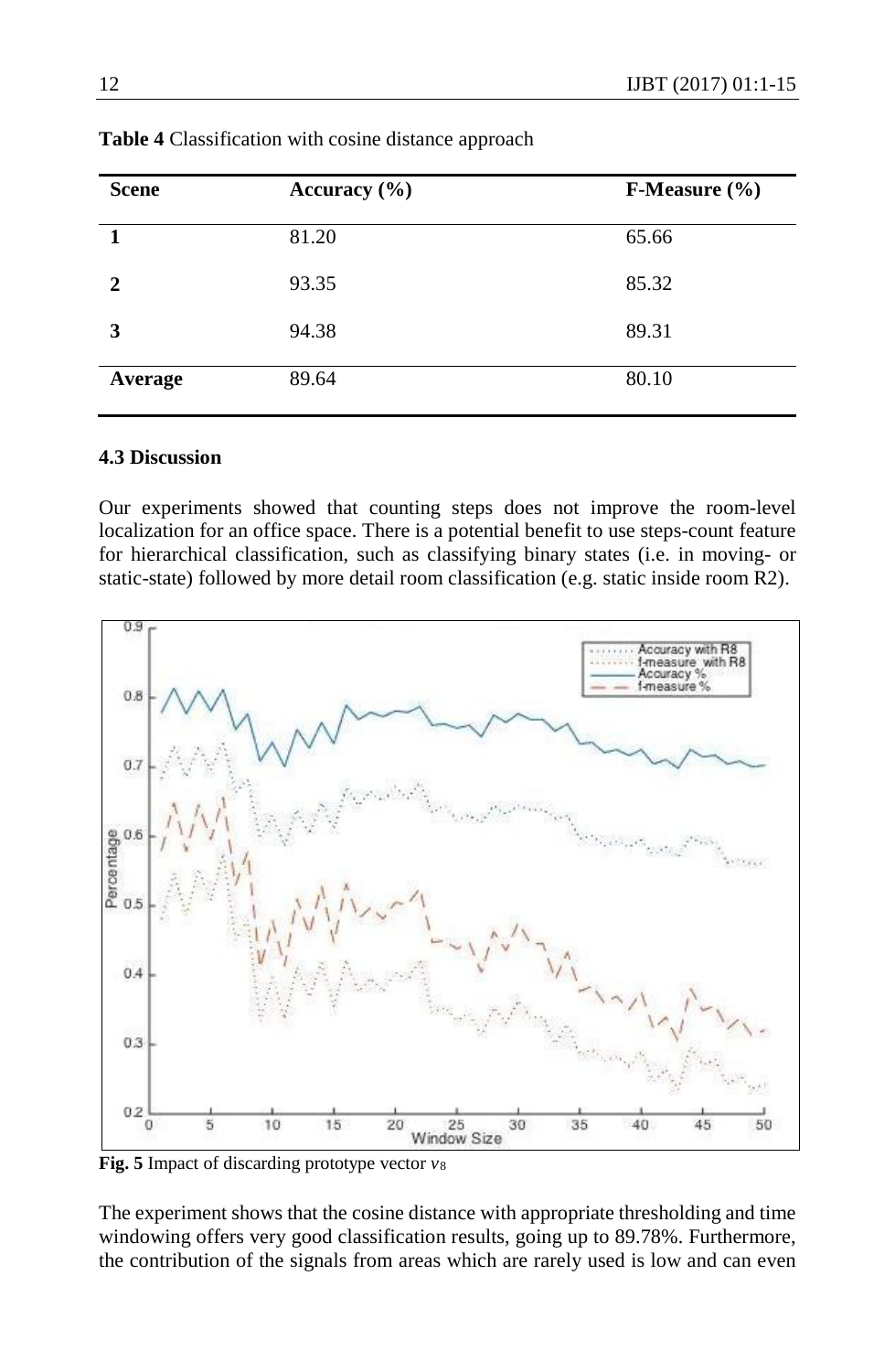be disregarded in the classification process. The reason is that there is a delay between the signal being transmitted from beacons and it being received by a mobile phone. Both period of signal propagation time and listener's sampling interval take part in such delay. Hence, in the case of the place where people rarely drop-by for longer periods (in Hallway, for example), the system is simply not gathering sufficient information from landmarks installed in that place. In other terms, the analysis also suggests where there should be more and where less density of beacons.

The experiment also shows that based on vector evaluation as expressed in Equation 3, we can differentiate between vectors that have similar direction and the others. Vectors  $v_1$  and  $v_8$  are two vectors which have a very similar direction to the vectors that represent other classes, but we cannot ignore both of them. We argue that  $v_1$  is the vector that can't be removed as it represents the Hallway area which is interconnected with all other areas. Thus, it has a similar direction with the other vectors representing other classes/spaces. With respect to  $v_8$ , this is intended to represent class R2 from a fixed observation point in the R2. It is expected to only have similar direction to other vectors representing class R2, but this is not the case. Hence, we decide this to be a removable vector.

# **5 Related work**

Several efforts to obtain reliable location information through Radio Frequency (RF) technologies have been proposed. In [5], Liu *et. al.* estimate location of a tracking tag by comparing the signal strength received by the tag to the RSS of reference tags, both relative to active RFID readers. However, the readers price is expensive and the requirement of carrying additional tag make this inconvenient for our office scenario. Other approaches make use of existing Wi-Fi infrastructures. Some of them take advantage of the signal propagation model [6], of sniffing packets of wireless traffic from occupant devices [7], or by constructing radio map fingerprints [8]. Such approaches provide localization information, though suffer from being dependant on specific physical building construction, require major changes in the access points (e.g. for sniffing communication packets), and have the prerequisite of extensive radio map fingerprints collection, respectively. In other words, they are all hardly portable and scalable. Even though several studies propose methods for building fingerprint maps automatically, these usually utilize some additional resources (e.g.: accelerometer [9, 10]), making system performance really dependent on the step detection accuracy and consuming additional battery resources.

Bluetooth Low Energy standard is designed for marketing purposes. Though it has the potential to be used in personal localization, studies in this field have not been as intensive as Wi-Fi-based localization. In their study, Faragher *et. al.* [11] have shown potential improvements in BLE-based fingerprinting over Wi-Fi technology. Nevertheless, BLE configurations is set with high advertising rates and high transmission powers. This is certainly impractical in daily use due to power constraints, even though we have shown that BLE-based communication is more energy-efficient than Wi-Fi [12]. Room-level localization with BLE beacons has been experimented also by [13], utilizing RSS as feature for room classification. The claim is that 83% accuracy is achieved by implementing KNN and Decision tree techniques. The authors of [14] asserted that 97.22% accuracy could be achieved even only using the strongest beacon signals. However, in their experiment, they only considered two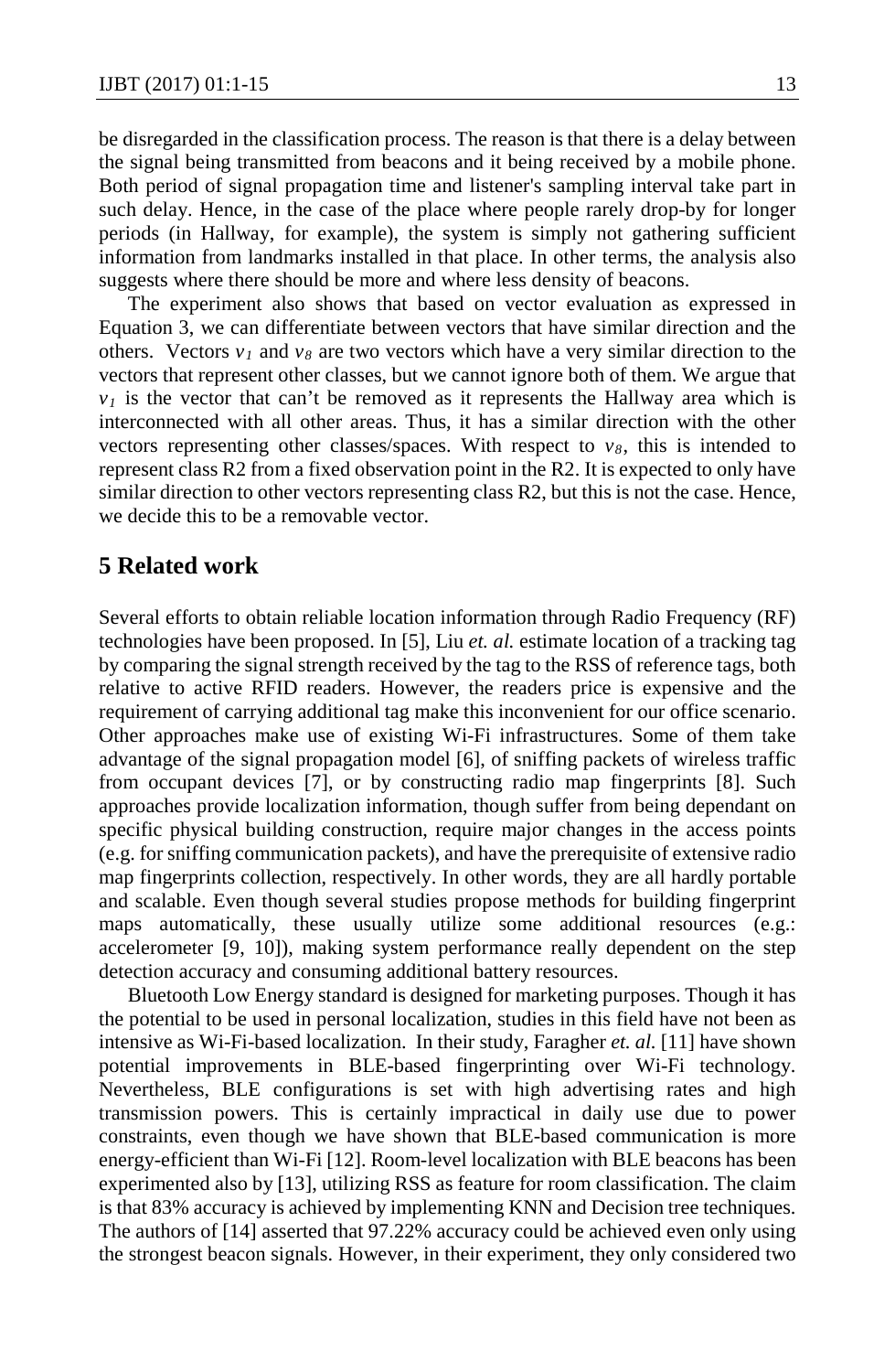rooms and did not take more adjacent rooms. Taking more adjacent rooms will become a more challenging case since beacon signals from neighbors can be discovered and would interfere in the localization.

They were also not actively moving in the Hallway while taking experiments, instead, they take data in static points in the Hallway. Moreover, these authors are not interested in the battery life of the beacons and accept frequent battery replacement [14] or even add wired power sources to their Arduino-based beacons [13]. In contrast, authors in [15] have experimented with a special purpose BLE on chip that exploits power harvester in supplying energy to the chip. Nevertheless, this system is intended to demonstrate the possibility of auto-powered indoor localization system that is almost impossible to be used daily due to its dependencies on specific hardwares.

In this study, we propose a scalable and portable room-level localization system, with bearing in mind the energy saving configuration such as increasing the density of battery-powered beacons deployment as a compensation for broadcasting power reduction. We arbitrarily (i.e. without any predefined rules) collect RSS as reference in rooms, similar to [10], but instead of matching this to step detection, we analyze the collected references based on cosine similarity approach. To the best of our knowledge, none of the earlier indoor localization systems have considered cosine similarity in choosing proper vectors and in classifying a room location. In our case, where a room is represented by multiple reference beacons (thus consisting many dimensional data), the properties of received signals are more appropriate to be evaluated in the cosine similarity rather than the Euclidean distance approach.

# **6 Conclusion**

We introduced a room-level indoor localization system and its implementation. The system is based on the emerging BLE standard offering an overall affordable and scalable solution. We address the problem of location accuracy based on three lightweight approaches to classification. We provide an analysis of signal strength vectors in terms of vector component and vector direction in order to support the cosine distance approach, as experimental evidence indicates it as the most suited one.

According to our experimental results in an office building, the cosine distance approach provides greater result by 12% and 5% F-measure over the Euclidean nearest neighbor and the nearest beacon approaches, respectively. Overall, we achieve roomlevel localization with accuracy of up to 90%.

The approach presented here promises to be highly portable and potentially be brought to other buildings with varying indoor configurations and higher number of rooms. Next step we plan to undertake involves the automatic elimination of vectors that do not help effectiveness in terms of classifying a label. Collecting more instances will also give a benefit to investigate more general patterns and exploit probabilitybased approaches.

# **References**

- 1. Georgievski, I., Degeler, V., Pagani, G. A., Nguyen, T. A., Lazovik, A., Aiello, M.: Optimizing energy costs for offices connected to the smart grid. IEEE Trans. Smart Grid. **3**(4), 2273-2285 (2012)
- 2. Nguyen, T. A., Aiello, M.: Energy intelligent buildings based on user activity: A survey. Energy and buildings. **56**, 244-257 (2013)